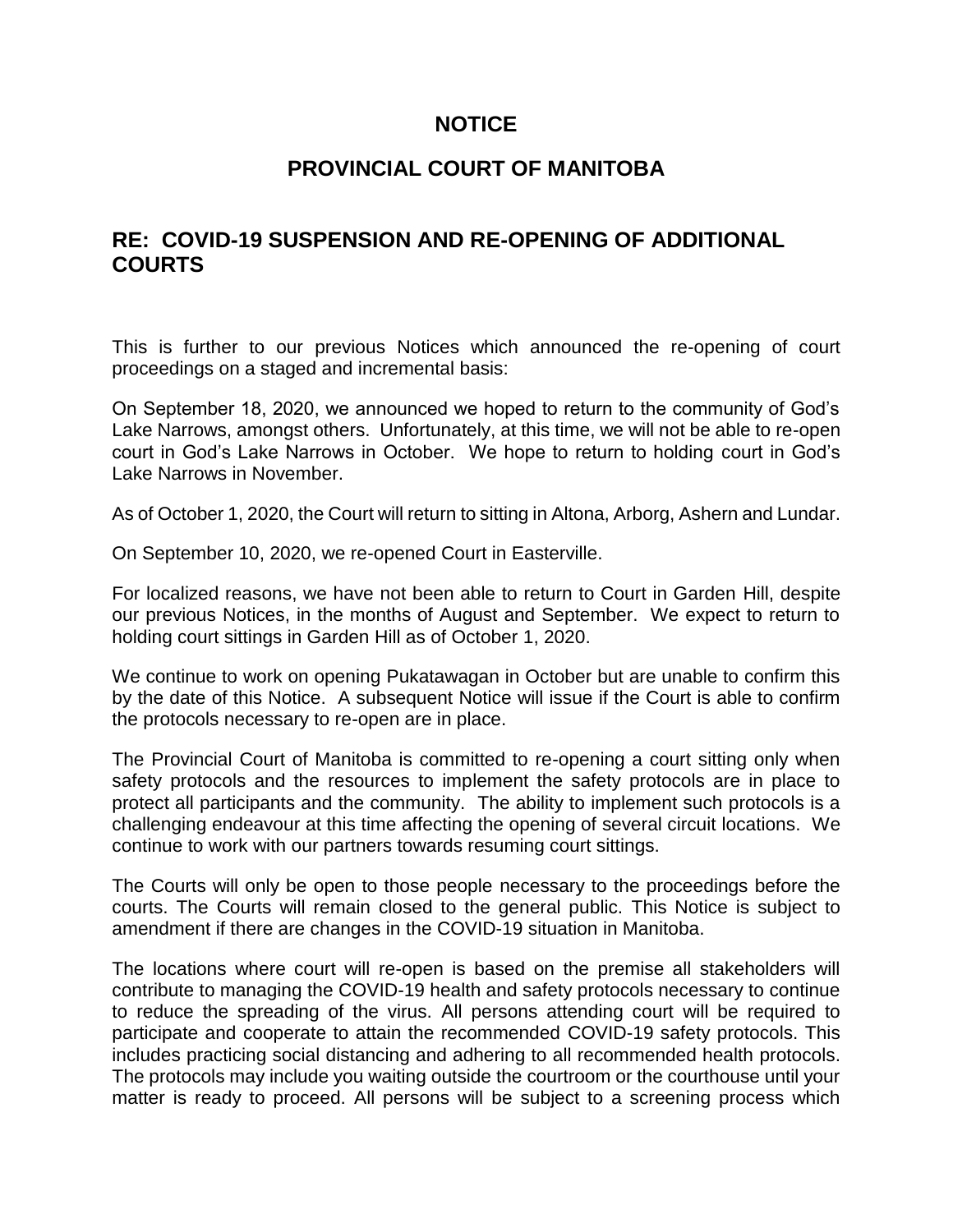requires answering specific health and travel related questions. **Do not come to court if you are exhibiting any symptoms of COVID-19, have travelled internationally or interprovincially east of Terrace Bay, Ontario and/or have been in contact with someone with COVID-19.** Please refer to the appropriate health sources for more information. One link to resources is below. The directions of Sheriffs, peace officers and Judges must be followed during each court sitting.

### <https://sharedhealthmb.ca/covid19/screening-tool/>

Please also refer to the attached and related Notice outlining the safety and cleaning protocols that will be in place in all locations.

### Courts Open for all matters

Beginning October 1, 2020, the Provincial Court of Manitoba will hear in-custody and out of custody trials and out of custody dispositions in the communities of:

Altona Arborg Ashern Lundar

Sheriff Officers and/or First Nation Safety Officers and/or police officers will be assuming significant extra duties related to maintaining and enforcing COVID-19 safety protocols. **As a result, it is necessary that the only people transported, in custody, are those people who will have trials proceeding in these communities. If a matter resolves in advance, it should proceed to disposition in the nearest open court centre (Winnipeg, Brandon, The Pas, Thompson, Dauphin, Portage la Prairie) and the transport should be cancelled.** It is imperative that counsel communicate in advance regarding the trial proceeding. Counsel must confirm with the Sheriff Services at least 48 hours in advance that the transport of the person for court is required. If such confirmation is not received by Sheriff Services, the person will NOT be transported to the community, to prevent the prisoner from being isolated for 14 days.

Please note, any in-custody accused who is transported to attend a docket, trial or disposition outside Winnipeg or Brandon, if they are returning to custody after the appearance, will have to self-isolate for 14 days.

All matters previously scheduled for the above-noted communities are now expected to proceed on the date booked at the above locations.

These locations are in addition to the following court sittings which were previously opened for all matters: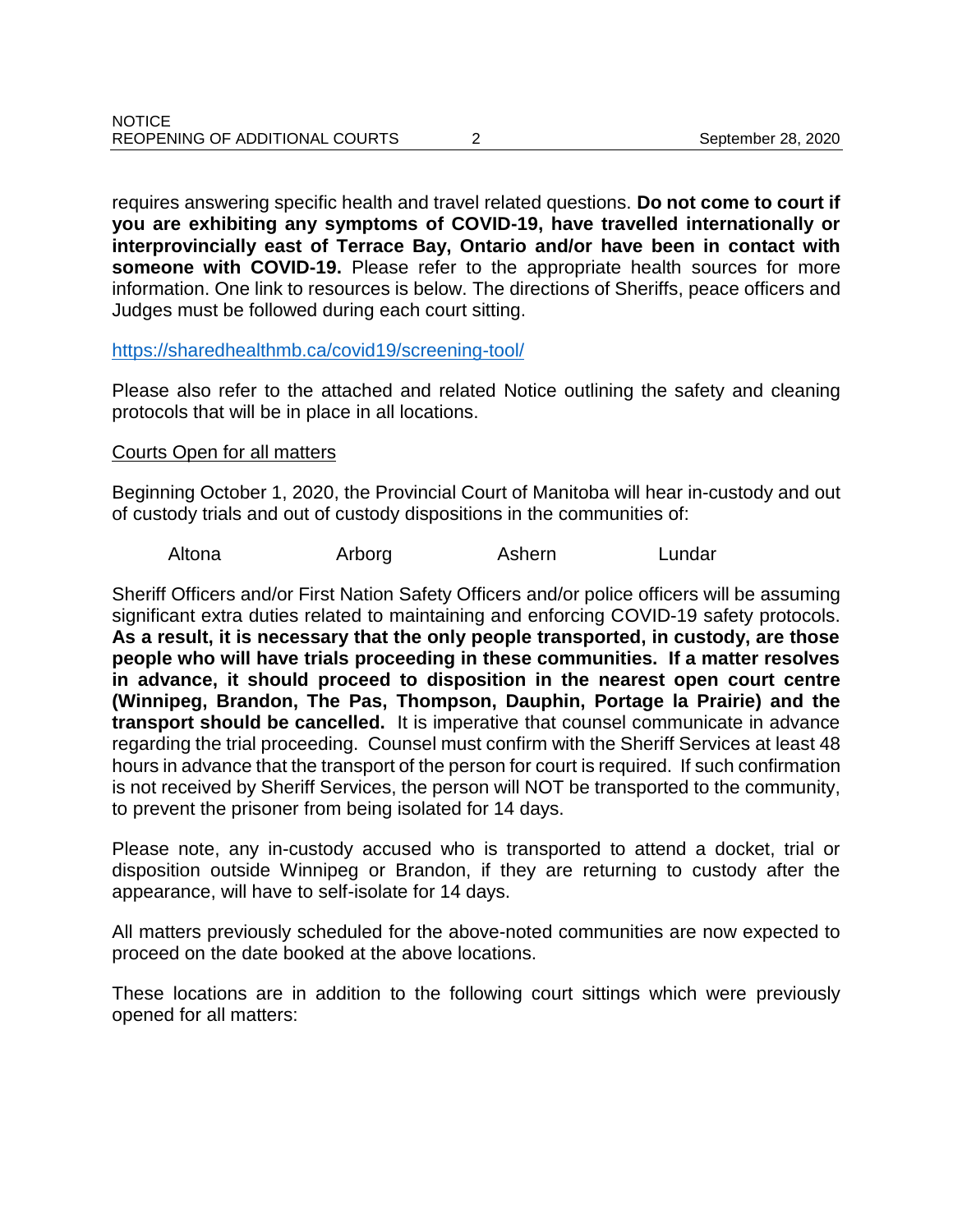**Beausejour Bloodvein** Boissevain **Brandon** Brochet **Camperville** Cranberry Portage Cross Lake Dauphin **Easterville** Emerson Flin Flon Garden Hill Gimli

Grand Rapids Little Grand Rapids **Minnedosa** Moose Lake Morden Nelson House Norway House Peguis First Nation Pine Falls Portage la Prairie Roblin Rossburn Russell Saint-Boniface

Saint-Pierre Sandy Bay/Amaranth Selkirk Sioux Valley Snow Lake St. Theresa Point **Steinbach Stonewall** Swan River The Pas Thompson Virden Winnipeg

In order to reopen the courts responsibly and remain vigilant about preventing the spread of COVID-19, the Courts remain closed to the general public. As well, the Court is seeking to reduce the number of persons attending court. Counsel are directed to contact their clients to ensure only those persons who have something meaningful occurring (such as a disposition or a trial) attend court. Those people attending as an accused or a witness may have a maximum of two support people in attendance with them when a meaningful event occurs.

Counsel are now encouraged to attend court in person, however, counsel will be allowed to appear by teleconference for bail applications and straightforward dispositions (those expected to take 30 minutes or less in total time) as well as any other matter which has received advance permission from a judge. Those persons who are self-represented will be allowed to attend court.

If you are representing yourself and need to speak to the Crown Attorney, please phone them in advance to discuss whether you need to attend court and to discuss your case. Please contact the Crown Attorney at the court center nearest to you.

| <b>Crown Attorney:</b> |                               |
|------------------------|-------------------------------|
| <b>Brandon</b>         | General Phone: (204) 726-6013 |
| Dauphin                | General Phone: (204) 622-2082 |
| Portage la Prairie     | General Phone: (204) 239-3343 |
| The Pas                | General Phone: (204) 627-8444 |
| Thompson               | General Phone: (204) 677-6766 |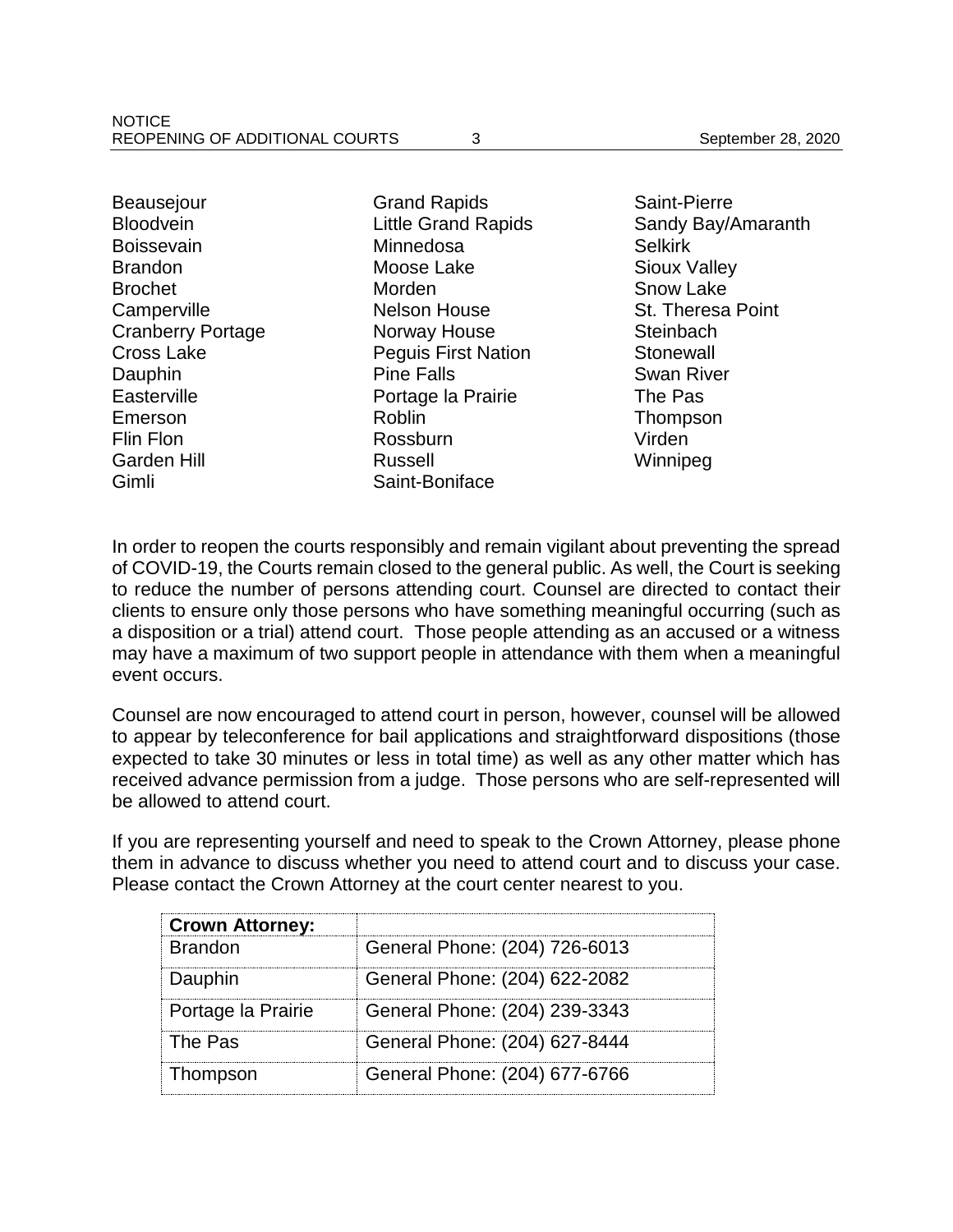| Winnipeg<br>General Phone: (204) 945-2852 |  |
|-------------------------------------------|--|
|-------------------------------------------|--|

Those persons having an appearance before the Court are directed to contact their lawyer. If you do not have a lawyer, you are directed to contact Legal Aid duty counsel to inquire whether your personal appearance in court is required. If your appearance is not required you can request Legal Aid duty counsel speak to the matter:

| <b>Legal Aid duty counsel:</b>   | Email                       | Telephone                             |
|----------------------------------|-----------------------------|---------------------------------------|
| Winnipeg and Portage la Prairie: | crimdco@legalaid.mb.ca      | (204) 985-8572 or<br>1 (800) 261-2960 |
| Brandon:                         | brandonagent@legalaid.mb.ca | (204) 729-3484 or<br>1 (800) 876-7326 |
| Dauphin:                         | amisk@legalaid.mb.ca        | (204) 622-7000 or<br>1 (800) 810-6977 |
| The Pas:                         | thepas@legalaid.mb.ca       | (204) 627-4820 or<br>1 (800 268-9790  |
| Thompson:                        | thompson@legalaid.mb.ca     | (204) 677-1211 or<br>(800) 665-0656   |

To apply for Legal Aid online visit [www.legalaid.mb.ca,](http://www.legalaid.mb.ca/) or call (204) 985-8511 or 1-866- 800-8056 Monday-Friday between 9:00 a.m. and 4:00 p.m.

## **The above steps are critical to reducing the number of people who attend court.**

#### Child Protection

A further Notice regarding child protection sittings for the month of October will be released.

Protection Orders will continue to be heard by Judicial Justices of the Peace.

#### Administrative Dockets

For those circuit locations which are not yet opened, the currently scheduled docket days (not the trial days) will sit in the appropriate affiliated court center. Prior to all dockets, counsel are expected to discuss the matters in advance with each other and with their clients and provide the Court with information about the status of the matter. Dates for disposition on the Judge's dockets in the circuit location and trial dates can be set from these dockets. Where a person is able to appear in person or on the telephone (telephone contact must be made on counsel's telephones), and the Judge agrees to proceed in that manner, it may proceed to disposition. The Court's teleconference number is reserved for counsel and should **not** be given to any accused persons or members of the public.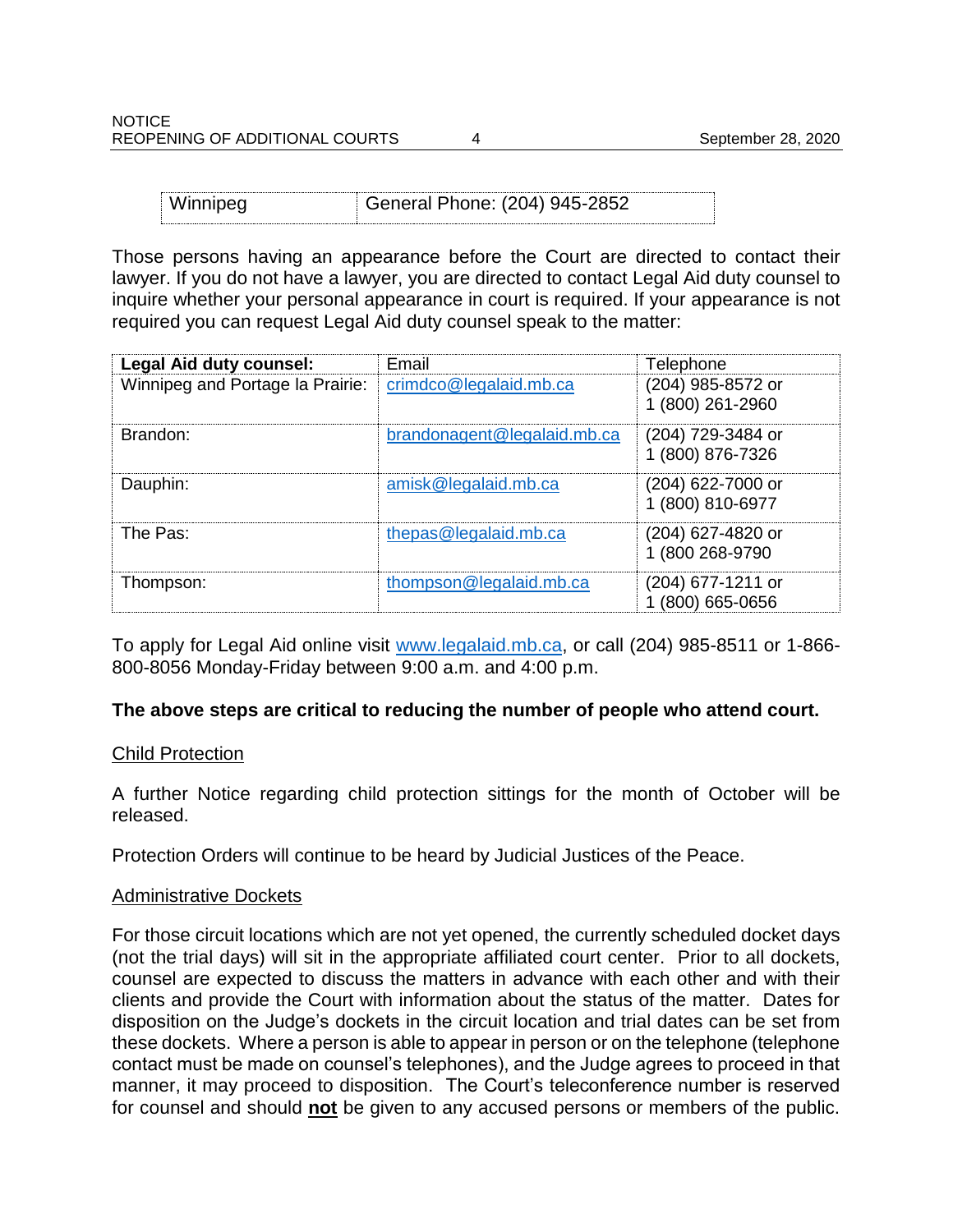This is necessary to maintain the integrity of the teleconference line for other closed court proceedings.

Those matters that can be resolved before the next sitting of the circuit court can be added to the nearest, affiliated open court center to complete the resolution of the matter.

## JJP Administrative Dockets

As announced in our Notice of September 9, 2020, in Thompson all of the Judicial Justice of the Peace (JJP) dockets, including those where a circuit location has opened, will occur in Thompson and not the circuit location. The directions in the September 9, 2020 notice will continue to apply.

#### Case Management Conference

Case management conferences will continue as scheduled and may be conducted by teleconference. Counsel are encouraged to request a case management in any case where the logistics of the case are complicated or where additional assistance from the Court is required to have the matter heard properly. Hearings involving multiple accused, currently scheduled to proceed in any of the above open courts may be subject to further case management at the courts direction.

The Provincial Court of Manitoba will continue to assess the situation on an ongoing basis and may change or cancel court sittings. We thank all of the stakeholders who have provided input and information regarding the re-start of these courts. We recognize managing the social distancing protocols will take the effort and cooperation of all court participants and we thank you in advance for your patience and cooperation.

## **ISSUED BY:**

## *"Original signed by:"*

**The Honourable Chief Judge Margaret Wiebe**

**\_\_\_\_\_\_\_\_\_\_\_\_\_\_\_\_\_\_\_\_\_\_\_\_\_\_\_\_\_\_\_\_\_\_**

**DATE: September 28, 2020**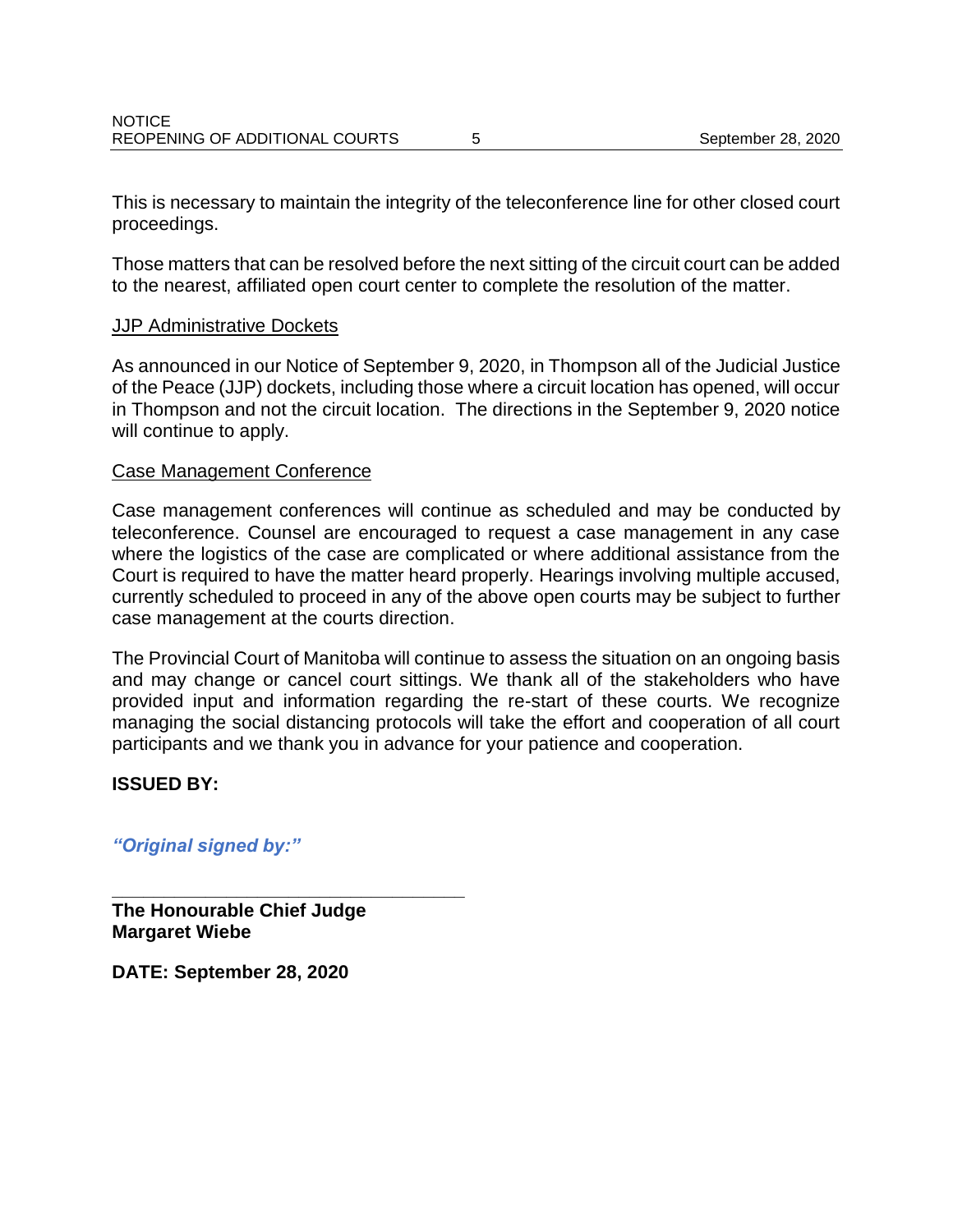# **COVID-19 and Resumption of Court Hearings for the Provincial Court of Manitoba**

The Provincial Court of Manitoba has confirmed it will reopen court proceedings in a limited number of court centres on a staged and incremental basis beginning June 1, 2020. See Notice of May 14, 2020. The Courts will only be open to those people necessary to the proceedings before the Courts and will remain closed to the general public.

The locations where Court will re-open is based on the premise all stakeholders will contribute to managing the COVID-19 health and safety protocols necessary to continue to reduce the spread of the virus. This is a shared responsibility. All persons attending Courts will be required to participate and cooperate with the recommended COVID -19 safety protocols.

This Notice is to provide court stakeholders with information about the steps Courts are taking to ensure safe proceedings for all stakeholders and participants. Please note that these may be subject to change if there are changes in the COVID-19 situation in Manitoba.

# **NORWAY HOUSE, NELSON HOUSE, SNOW LAKE & CRANBERRY POTAGE PROTOCOL:**

All attendees must follow the instructions of the Judge, Sheriffs, police officers and the First Nations Safety Officers. Failure to do so could result in removal from the facility.

## Courtroom Protocol

The aim is to have only those necessary in court attend. To ensure that only those necessary to attend, please note:

- Counsel are expected to have discussions in advance of the day of court in order to identify those cases where something meaningful (i.e. disposition, hearing) will occur.
- The Crown is responsible for providing the Sheriff's Officer / First Nations Safety Officer with those names by no later than the day of the court proceeding so the Sheriff's Officer / First Nations Safety know these individuals are approved to appear in person.
- Sheriff's Officer / First Nations Safety Officer will advise the Court of Individuals who attend the courthouse but were not on the list of attendees provided to them. The Court will determine whether that individual can be allowed entry into the courtroom.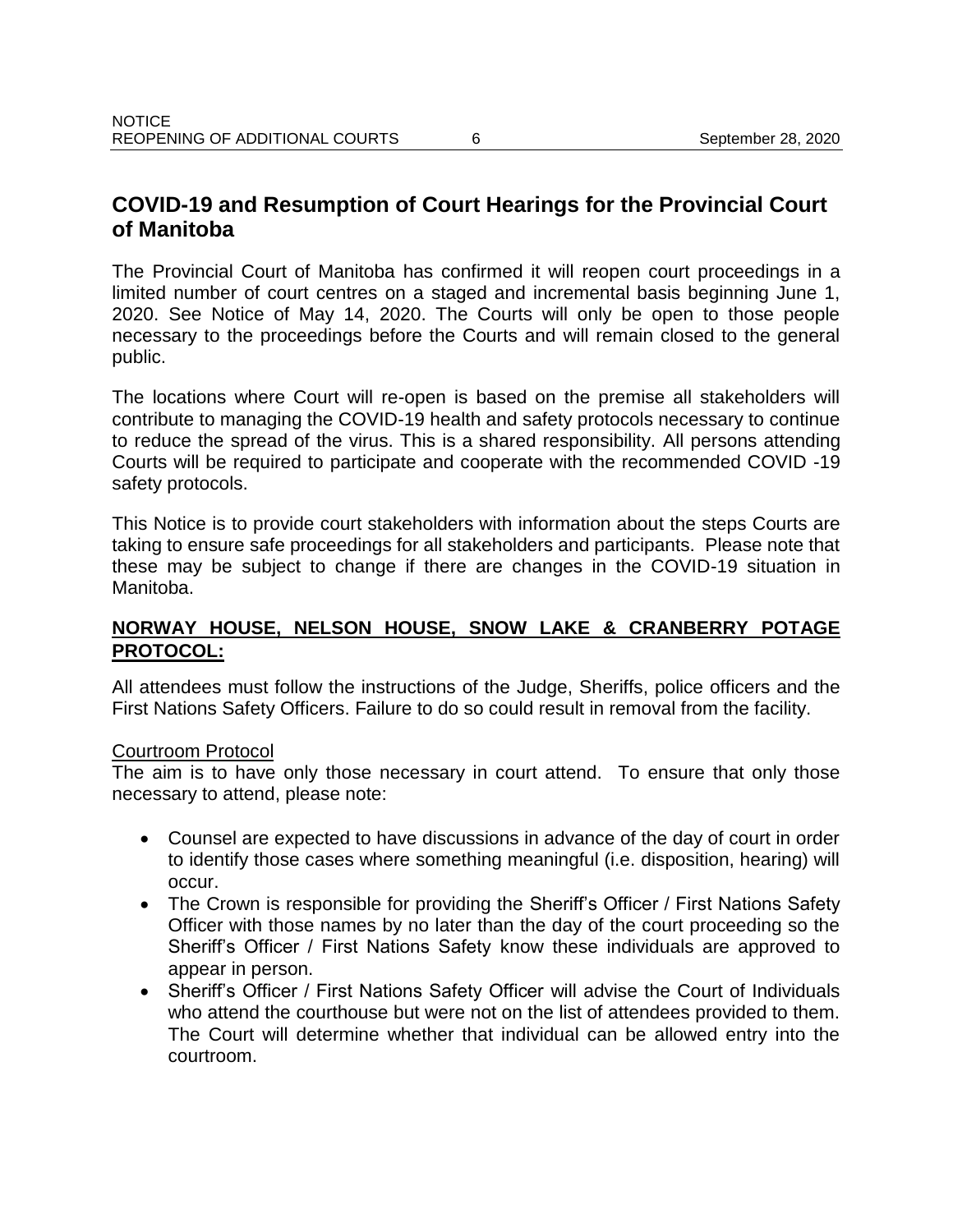In principle, only the following will be allowed access to the courtroom (May 15, 2020 PJC Notice):

- Those persons who have something meaningful occurring. (such as disposition or trial)
- A maximum of two support persons per accused / witness.
- Self-represented individuals / First appearances.

Note: If an individual scheduled to appear before the court for disposition or a hearing is denied entry, the court is to be notified ASAP. If a witness for a trial is denied entry, the Crown is to be notified ASAP.

Public will be asked to sanitize their hands, if they are wearing a mask they will be encouraged to keep it on while in the building and they will be reminded to maintain physical distancing.

Sheriff's Officer / First Nations Safety Officer will ensure only those required in court enter, all others will remain outside of the courthouse or in the lobby, physically distanced, until required.

General:

- The courtroom will be disinfected prior to and after court at the direction of the Sheriff's Officer / Court Clerk.
- All surfaces occupied by multiple individuals will be cleaned and sanitized before the next person is allowed in the area, including the witness box. Crown/Counsel is expected to disinfect their own station when changing individuals.
- All oath materials will be sanitized between uses by the Court Clerk.
- The Court Clerk will bring disinfectant and paper towels from the Thompson / The Pas Court.

Physical Distancing:

- Individuals will be allowed to sit together if they are from the same household.
- To ensure physical distancing in the gallery, chairs will be placed six feet apart.
- Counsel will be gently reminded of social distancing measures if there are multiple counsel in the designated courtroom at any specific time.
- Defence counsel are to ensure physical distancing at defence table. All other counsel will sit in the gallery or remain outside the courtroom until it is time for their matter.

Travel Protocol

 Counsel flying with Keewatin are asked to arrive at approximately 7:30 a.m. Keewatin will have their own COVID-19 protocol which will likely include asking